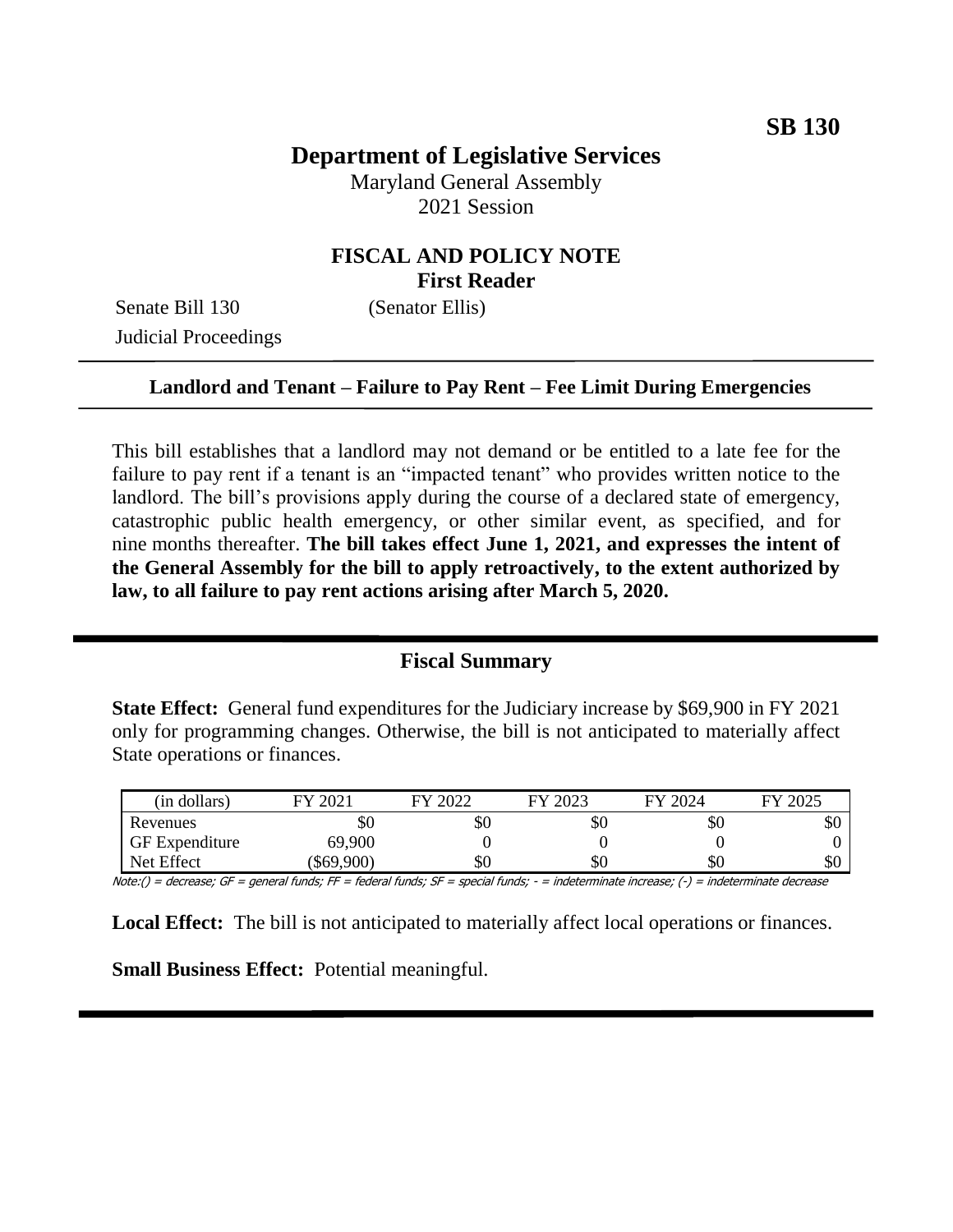## **Analysis**

**Bill Summary:** "Impacted tenant" means a residential tenant who suffers a job loss or a reduction in household income of at least 50% at a time when the State is under a proclamation issued under Title 14 of the Public Safety Article. An impacted tenant must provide written notice to the landlord each time a rent payment is due and the tenant is unable to pay. A landlord is permitted to make a reasonable request for the following information from an impacted tenant:

- a notice from the tenant's former employer indicating that the tenant's employment has ended;
- a notice from the tenant's current employer indicating reduced hours of employment;
- bank statements, with account numbers redacted by the tenant; and
- any other document that demonstrates that the tenant is an impacted tenant under this section.

A landlord is authorized to verify the information provided to confirm the tenant's status as an impacted tenant.

The bill's provisions apply for the entire duration of a declared state of emergency, catastrophic health emergency, or other similar declared event that is renewed, uninterrupted, for at least four months, and for a period of nine months thereafter.

The bill makes conforming changes to statutory provisions regarding failure to pay rent actions, including specifying that if a judgment is issued in favor of the landlord, the determination of late fees included in the judgment must be reduced by any late fees that may not be charged to the tenant pursuant to the bill's provisions.

## **Current Law:**

## *Failure to Pay Rent*

Generally, whenever the tenant fails to pay the rent when due and payable, the landlord may repossess the leased premises. Statute contains specific requirements related to filing a complaint, issuing a summons, adjourning the proceedings to procure a witness, executing judgment in favor of the landlord, surrendering the premises by the tenant, and the effect of tender of rent by the tenant. Specified information, including the amount of any rent and late fees due and unpaid (less the amount of any utility bills, fees, or security deposits paid by a tenant) must be included in the complaint. If the court issues a judgment